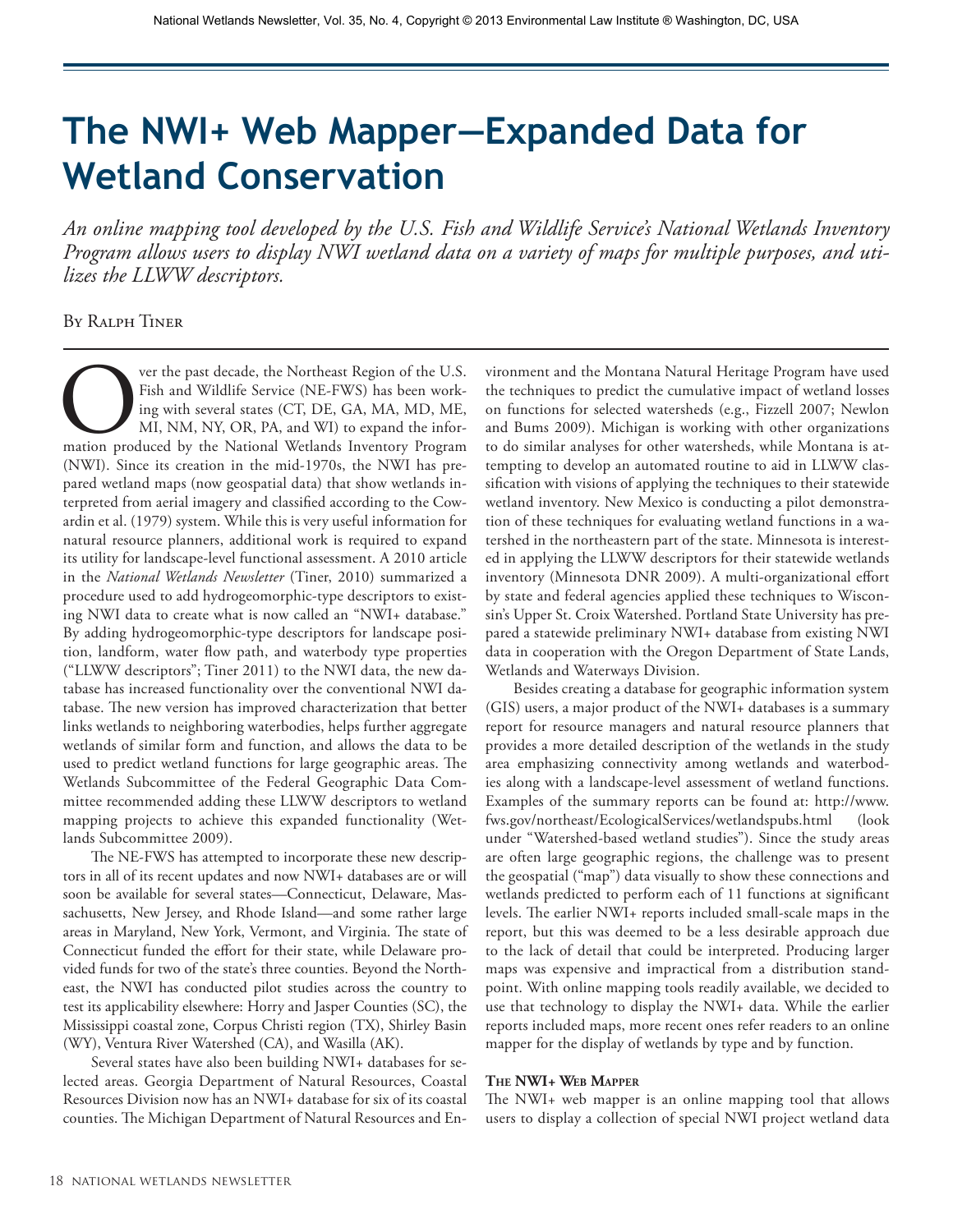on different types of base maps. The base mapper is an ESRI product while the wetlands data are produced by the U.S. Fish and Wildlife Service and its cooperators. The NWI+ web mapper was developed by Virginia Tech's Conservation Management Institute to make special project data available that it was mainly producing for the NE-FWS. Besides showing wetland types classified according to the Cowardin et al. (1979), the web mapper displays wetlands classified by three of four LLWW descriptors (landscape position, landform, and water flow path according to Tiner 2011) and wetlands predicted to be significant for performing each of 11 functions. Some special projects produced other valuable information including an inventory of potential wetland restoration sites and an inventory of what are called "potential wet areas" (e.g., "P-wet areas"—undeveloped hydric soils that were not mapped as NWI wetlands due to a lack of a recognizable wetland photo-signature). All these data layers can be viewed on the NWI+ web mapper. The NWI+ web mapper is hosted by the Association of State Wetland Managers, a national leader in informing the public on key wetland issues. One section of their website is devoted to wetland mapping: "Wetlands One-Stop Mapping" (http://aswm.org/wetland-science/wetlands-one-stop-mapping). In addition to hosting the mapper, the site provides links to all state GIS and state wetland resource agency websites and other valuable linkages that provide information for people interested in wetland conservation.

The NWI+ web mapper provides a framework that other organizations can utilize to display their NWI+ data if they produce data compatible with the structure of the database. At a minimum, NWI+ data developers should follow the standard classification of LLWW descriptors so that data layers for landscape position, landform, and water flow path could be added to the NWI+ web mapper. It is, however, recognized that some agencies may prefer to address functions beyond those considered in the NWI+ approach and may also not be interested in some NWI+ functions in their analyses. In any event, we would like the NWI+ web mapper to provide links to similar results produced by other organizations.

#### **Format of the Mapper**

The mapper will open to a map of the United States with project areas outlined in red. Above the map is a tool bar that includes several icons from left to right (each icon is described in the next section): "Browse," "Remove Layer," "Choose Basemap," "Bookmarks," "Map Contents," "Legend," "Search," and "Print" (Table 1). To the right of these icons is a list of topics that will take the user to various websites such as the Service's NWI (national website), Region 5's NWI website, and Virginia Tech's CMI website. Note that some aspects of the mapper will change over time due to technology advances.

#### *The NWI+ Data Layers*

Currently, a total of 22 data layers may be available for a given project area (Table 2). Remember that the restoration and P-wet areas layers were only prepared for some projects.

| "Browse"         | adds other geospatial data (e.g., imagery or<br>geospatial data) to the mapper                                                                                                                                                                                |
|------------------|---------------------------------------------------------------------------------------------------------------------------------------------------------------------------------------------------------------------------------------------------------------|
| "Remove Layer"   | removes a layer that user has added                                                                                                                                                                                                                           |
| "Choose Basemap" | selects the type of basemap on which to<br>display the data                                                                                                                                                                                                   |
| "Bookmarks"      | provides the outlines for the project names<br>where NWI+ data are available (Note: The<br>date in the project name refers to the effec-<br>tive date of the inventory data)                                                                                  |
| "Map Contents"   | produces a table of contents on the right<br>side of the map; boxes are located to the<br>left of each data layer - to view data layers,<br>click on the box of the topic of interest                                                                         |
| "Legend"         | displays all the legends - one for each data<br>layer; these legends are universal; some<br>projects do not include all layers                                                                                                                                |
| "Search"         | allows user to zoom into a particular ad-<br>dress by clicking on "Place" and then<br>typing the address in the box, or to search<br>"The Web" to find geospatial data to add to<br>the mapper (e.g., add NWI data for the en-<br>tire country to the mapper) |
| "Print"          | allows user to prepare a map of the data in<br>view and either send it to a printer or to pro-<br>duce a pdf image for storing on a computer                                                                                                                  |

### **Table 1. List of the NWI+ Web Mapper Icons and Their Functions**

## *Using the NWI+ Web Mapper*

Once a user opens the mapper, a map of the United States with red boxes will appear. The boxes outline project areas where NWI+ data are available. Place the cursor over a box to see the project name and the effective date of the inventory. Zoom into your area of interest or type in an address using the "Search" function. Click on the "Map Contents" to view the list of layers.

#### *Availability of Data Layers*

Remember that while "Map Contents" shows all possible layers, only NWI Types (or NWI-Common Types), NWI+ Landscape, NWI+ Landform, NWI+ Water Flow Path, and the 11 functions are available for all areas. To see if the other layers have any data for your area of interest, click off the default layer (NWI+ Landscape) and put a check in the box of the optional layers (e.g., NWI+ Restoration Type 1). If colored polygons come into view, then there are data for the area of interest, and if nothing shows up, there are no data for that layer.

#### *Viewing a Layer*

The first layer that comes into view (default layer) is NWI+ Landscape. To view the classifications for an individual wetland, also click on the "Wetland Codes" box. Users will see a series of dots or numbers; the latter represent areas where the user needs to zoom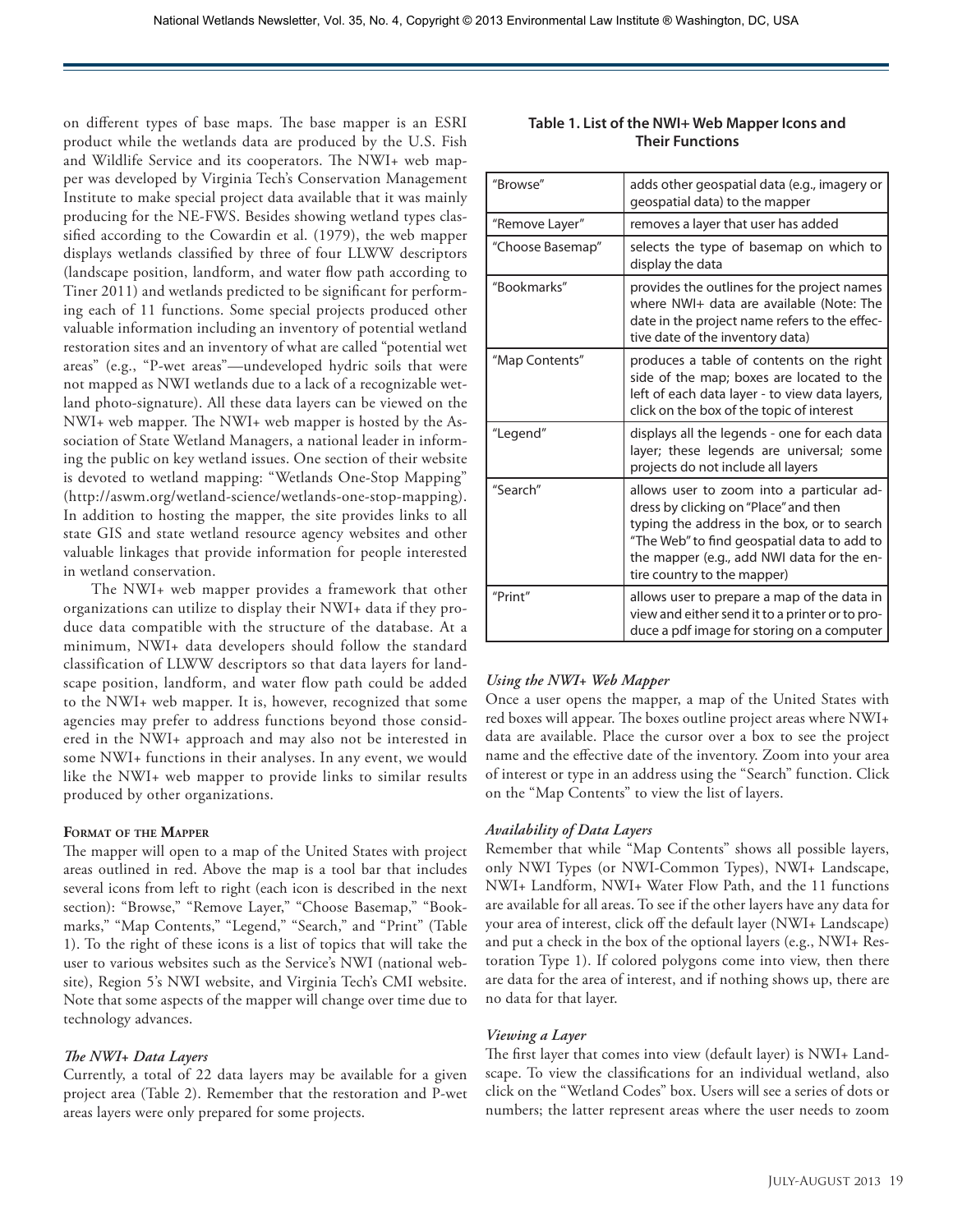#### **Table 2. List of NWI+ Data Layers**

| "NWI+ Footprints"                | project areas where NWI+ data are available                                                                                                                                                                                                                                                                                                                                                                                                                                                                                                                                                                                                                                                              |
|----------------------------------|----------------------------------------------------------------------------------------------------------------------------------------------------------------------------------------------------------------------------------------------------------------------------------------------------------------------------------------------------------------------------------------------------------------------------------------------------------------------------------------------------------------------------------------------------------------------------------------------------------------------------------------------------------------------------------------------------------|
| "Wetland Codes"                  | adds dots on the mapper for accessing the wetland classification by NWI type and by LLWW type; click on a<br>dot to get a table with classifications for the wetland of interest                                                                                                                                                                                                                                                                                                                                                                                                                                                                                                                         |
| "NWI-Common Types"               | wetlands and deepwater habitats by Cowardin et al. types with some common names used, such as marsh,<br>swamp, beach, and tidal flat                                                                                                                                                                                                                                                                                                                                                                                                                                                                                                                                                                     |
| "NWI+ Landscape"                 | wetlands classified by landscape position                                                                                                                                                                                                                                                                                                                                                                                                                                                                                                                                                                                                                                                                |
| "NWI+ Landform"                  | wetlands classified by landform                                                                                                                                                                                                                                                                                                                                                                                                                                                                                                                                                                                                                                                                          |
| "NWI+ WaterFlowPath"             | wetlands classified by water flow path                                                                                                                                                                                                                                                                                                                                                                                                                                                                                                                                                                                                                                                                   |
| "NWI+ Rest Type 1 Soil<br>Codes" | adds dots for accessing the soil type for this former wetland site                                                                                                                                                                                                                                                                                                                                                                                                                                                                                                                                                                                                                                       |
| "NWI+ Restoration<br>Type1"      | former wetlands (hydric soils data that have been developed but are in a land use<br>that may be suitable for restoration)                                                                                                                                                                                                                                                                                                                                                                                                                                                                                                                                                                               |
| "NWI+ Restoration<br>Type2"      | existing wetlands that have been altered in some way to affect their natural functions; to view their clas-<br>sification and the nature of the alteration, check the box for "Wetland Codes" and then on the dot in the<br>wetland of interest                                                                                                                                                                                                                                                                                                                                                                                                                                                          |
| "NWI+ P-WetArea<br>Codes"        | adds dots for accessing the soil type for these hydric soil areas that may support wetland; should be<br>viewed with "NWI+ P-WetAreas"                                                                                                                                                                                                                                                                                                                                                                                                                                                                                                                                                                   |
| "NWI+ P-WetAreas"                | hydric soil areas that are in "natural vegetation" but lacked an identifiable wetland photo-signature and<br>were not mapped as wetlands by the NWI; given that they have not been developed, it is quite possible<br>that they may support wetlands to some degree                                                                                                                                                                                                                                                                                                                                                                                                                                      |
| Function"                        | wetlands predicted to perform specific functions at significant levels (e.g., high or moderate): "BSS" (bank<br>and shoreline stabilization), "CAR" (carbon sequestration), "CSS" (coastal storm surge detention), "FAIH" (fish<br>and aquatic invertebrate habitat), NT (nutrient transformation), OWH (other wildlife habitat), SM (stream-<br>flow maintenance), SR (sediment and other particulate retention), SWD (surface water detention - for fresh-<br>water wetlands only), UWPC (unique, uncommon or highly diverse wetland plant communities for the par-<br>ticular study area = "regionally significant" based on NWI and LLWW codes only), and WBIRD (waterfowI and<br>waterbird habitat) |

in further to see the dots. Click on a dot to get a table showing the NWI and LLWW classifications. For a single wetland complex, there are more than one NWI but only one landscape code, for example. Refer to the classification documents to interpret the codes (they should be listed at the top of the mapper).

#### *Printing a Map*

While the mapper has a "Print" function (icon on toolbar), to print the map with the legend (when both are in view on the screen), use the Internet browser. Go to "File" then "Print Setup" (put in landscape mode) and then "Print" (Figure 1 (see p. 22)). It is possible to make a PDF to work with in another program such as Adobe Photoshop, if additional labeling is desired, or to use the map in a presentation.

#### **Future Plans**

As mentioned, we would like to add NWI+ data from other sources to the mapper. This can only be done where the data are compatible with the methods and the outputs employed during NWI+ data development (contact the author for details). In any event, the plan is to show or list where these data are available by adding something like "Links to Other NWI+ Data" on the mapper or to the ASWM "Wetlands One-Stop Mapping" page. Places where older NWI+ data were generated may be shown on the map in some fashion or will be listed as a separate topic on the ASWM mapping page. Reports are posted under NWI+ Reports.